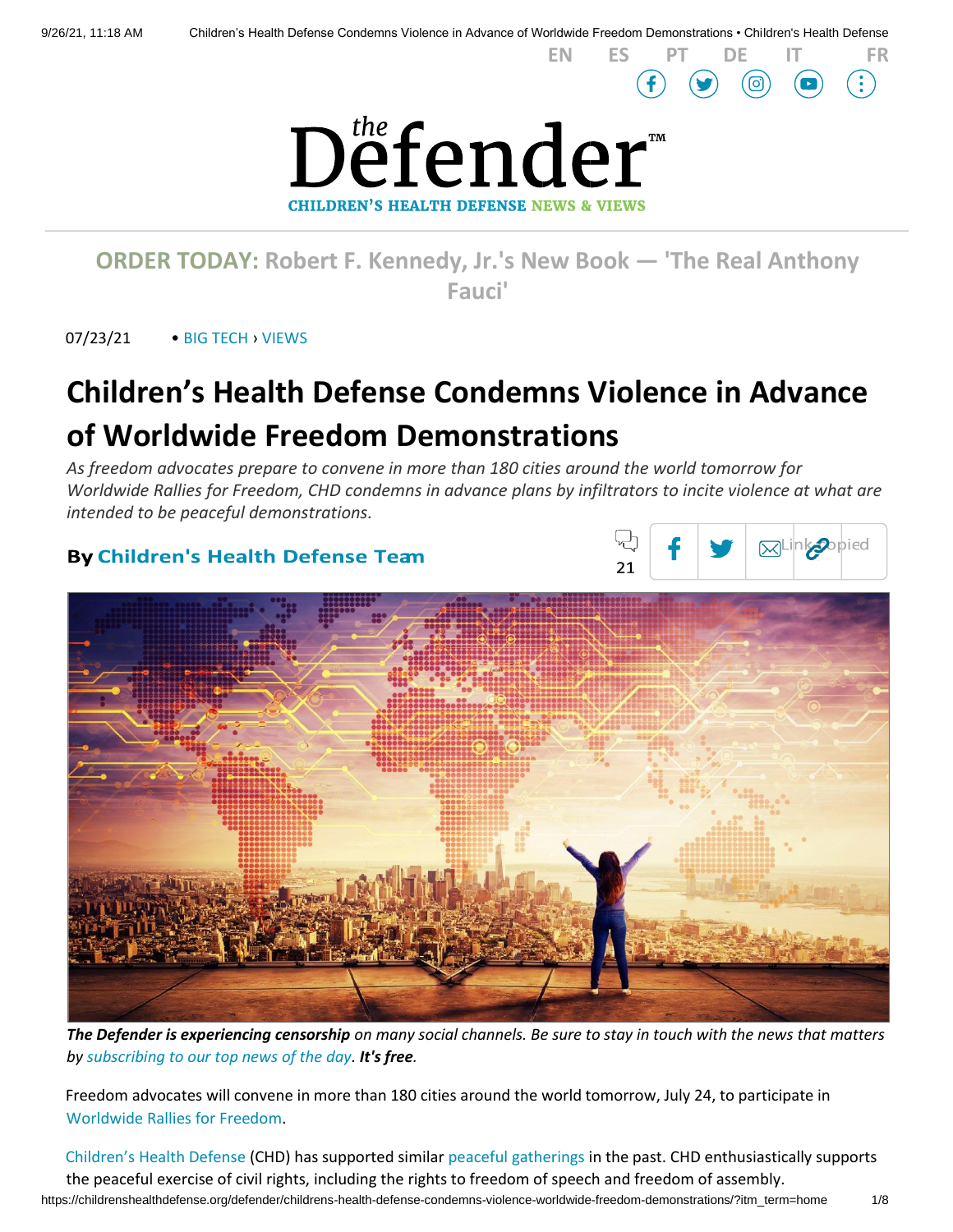9/26/21, 11:18 AM Children's Health Defense Condemns Violence in Advance of Worldwide Freedom Demonstrations • Children's Health Defense CHD — an organization dedicated to peace — opposes violence in any form.

Unfortunately, CHD has become aware of credible information suggesting in ltrators in some health freedom groups are calling on armed individuals to show up at planned peaceful demonstrations tomorrow.

In particular, CHD has learned that individuals named "Harry" and "Gina" have in ltrated numerous Telegram groups, exhorting members to bring rearms to the planned gatherings. For example, one text message in a Texas group said, "Thanks for carrying and you're welcome to carry any long or short gun my friend. Up to you."

CHD calls on people to be aware, be careful and to shun any demonstrators who advocate violence or engage in it.

# **Subscribe to The Defender - It's Free!**

| First Name |
|------------|
|            |

Last Name..

Email..

**SIGN UP**

## **[SUGGEST A CORRECTION](https://childrenshealthdefense.org/suggest-a-correction/)**



**Children's Health Defense Team** 

[Sign up](https://childrenshealthdefense.org/about-us/sign-up/) for free news and updates from Robert F. Kennedy, Jr. and the Children's Health Defense. CHD is planning many strategies, including legal, in an e ort to defend the health of our children and obtain justice for those already injured. Your [support](https://childrenshealthdefense.org/about-us/donate/) [i](https://childrenshealthdefense.org/about-us/donate/)s essential to CHD's successful mission.

[Republishing Guidelines](https://childrenshealthdefense.org/uncategorized/re-publishing-guidelines/)

#### **Children's Health Defense Comment Policy**

We welcome relevant and respectful comments. Off-topic comments may be removed. **Children s** 

### **Health Defense Comment Policy**

Please read our [Comment Policy](https://childrenshealthdefense.org/the-defenders-comment-policy/) before commenting.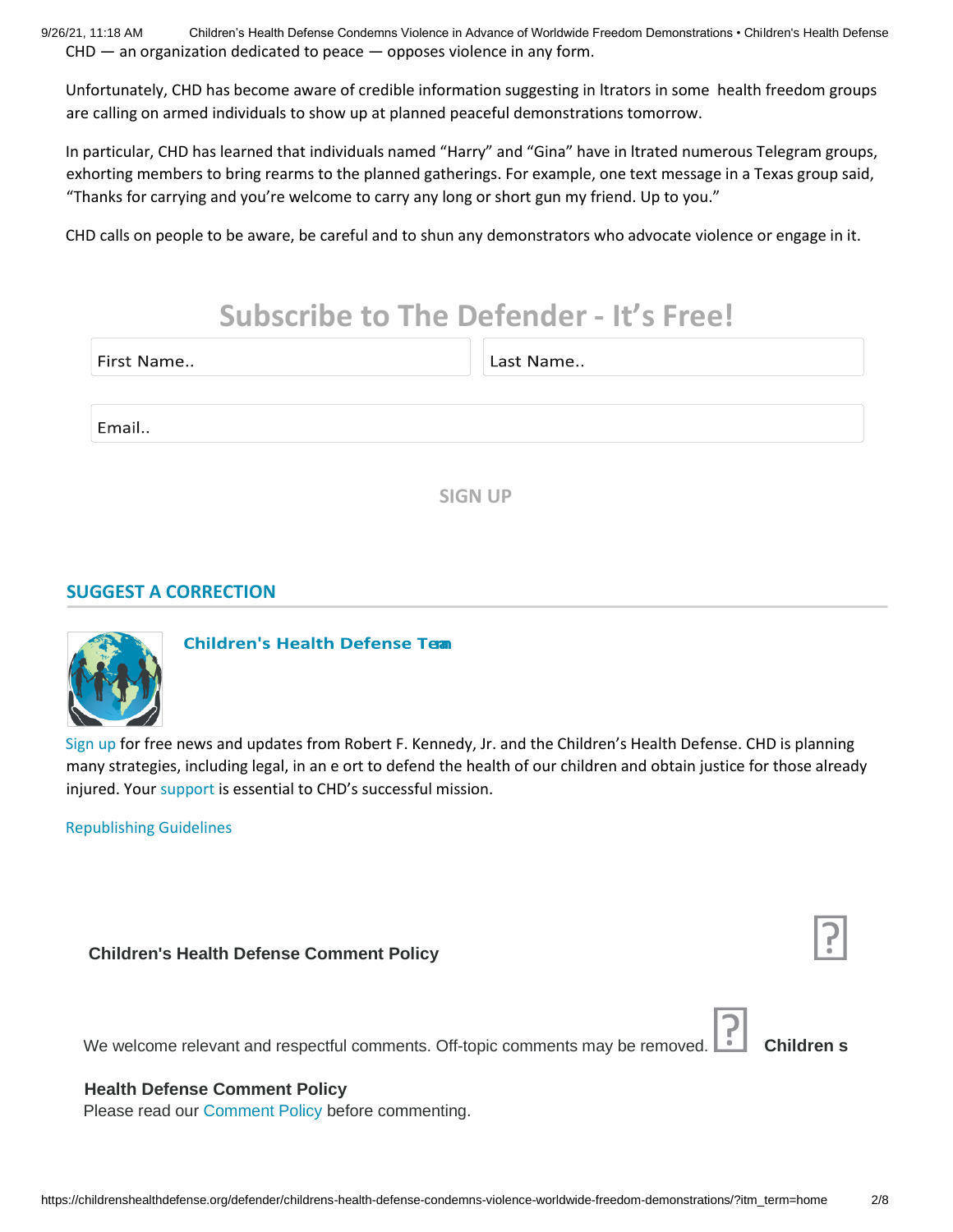9/26/21, 11:18 AM Children's Health Defense Condemns Violence in Advance of Worldwide Freedom Demonstrations • Children's Health Defense **21 Comments [Children's Health Defens](https://disqus.com/home/forums/childrenshealthdefense/) [e](https://disqus.com/home/forums/childrenshealthdefense/) [Disqus' Privacy Polic](https://help.disqus.com/customer/portal/articles/466259-privacy-policy) [y](https://help.disqus.com/customer/portal/articles/466259-privacy-policy) Cathleen McGuire Tweet Share Sort by Best Recommend 5**



# Join the discussion…



#### **[Ol' Hippy](https://disqus.com/by/disqus_suhPmlhOJh/)** [•](https://childrenshealthdefense.org/defender/childrens-health-defense-condemns-violence-worldwide-freedom-demonstrations/?itm_term=home#comment-5467266100) [2](https://childrenshealthdefense.org/defender/childrens-health-defense-condemns-violence-worldwide-freedom-demonstrations/?itm_term=home#comment-5467266100) [months ago](https://childrenshealthdefense.org/defender/childrens-health-defense-condemns-violence-worldwide-freedom-demonstrations/?itm_term=home#comment-5467266100)

Be aware that there are at some peaceful events agents provocateurs, those that cause trouble to throw suspicion to the cause and bring the belligerent cops in to crack a few skulls for good measure. I saw it last summer during the BLM protests--some were off-duty cops as agents themselves, disguised, of course.

8 △ V • Reply • Share ›



# **[MICHAEL](https://disqus.com/by/disqus_OqqNbg665G/)** • [2 months ago](https://childrenshealthdefense.org/defender/childrens-health-defense-condemns-violence-worldwide-freedom-demonstrations/?itm_term=home#comment-5467210764) [•](https://childrenshealthdefense.org/defender/childrens-health-defense-condemns-violence-worldwide-freedom-demonstrations/?itm_term=home#comment-5467210764) edited

UNFORTUNATELY THERE ARE SMALL MINORITY GROUPS WHOSE INTENT IS TO DISCREDIT PEACEFUL DEMONSTRATIONS AND PEACEFUL DEMONSTRATORS. THEIR TACTICS ARE SO FAR VERY DIFFICULT FOR LAW ENFORCEMENT TO DISCERN AND "READ" - CROWDS OF PEACEFUL DEMONSTRATORS NEED ACTUAL TACTICS NOT JUST CAUTIONS.

PEACEFUL DEMONSTRATORS SHOULD CONSIDER:

1. SEPARATING THEMSELVES FROM THOSE WHO ARE PARTICIPATING IN VIOLENTACTS. 2. IMMEDIATELY STOP DEMONSTRATIONS AND PROVIDE A WIDE SPACE AND DISTANCE SO THAT LAW ENFORCEMENT CAN CLEARLY SEE AND REACH THOSE WHO ARE PARTICIPATING IN VIOLENT ACTS OR DESTRUCTION OF PROPERTY.

3. DO NOT ENGAGE VIOLENT PERPETRATORS.

- 4. GIVE LAW ENFORCEMENT PLENTY OF SPACE TO GET TO THE VIOLENTPERPETRATORS.
- 5. LET LAW ENFORCEMENT DO THEIR JOB.
- $\triangle\nabla\cdot$  Reply  $\cdot$  Share  $\rightarrow$ 8

**[You can call me Al](https://disqus.com/by/disqus_buw9aRYaZ2/)** [>](https://childrenshealthdefense.org/defender/childrens-health-defense-condemns-violence-worldwide-freedom-demonstrations/?itm_term=home#comment-5467210764) [MICHAEL](https://childrenshealthdefense.org/defender/childrens-health-defense-condemns-violence-worldwide-freedom-demonstrations/?itm_term=home#comment-5467210764) • [2 months ago](https://childrenshealthdefense.org/defender/childrens-health-defense-condemns-violence-worldwide-freedom-demonstrations/?itm_term=home#comment-5467573540)

They are not small minority groups, they are the undercover coppers, crisis actors or contactors paid for by the governments. Whether they be BLM, Antifa, small independent groups they are all organised, trained and paid for.

 $8 \triangle \nabla \cdot \text{Reply} \cdot \text{Share}$ 



**[Watersnake](https://disqus.com/by/disqus_2NrHGrMXos/)** • [2 months ago](https://childrenshealthdefense.org/defender/childrens-health-defense-condemns-violence-worldwide-freedom-demonstrations/?itm_term=home#comment-5467207235) Rbbith IS d lik th NSA lit i dl t d Si l

Rabbit hole: Sounds like the NSA can listen in on supposedly encrypted Signal app conversations and handed data over to the CIA to create chaos in peaceful groups. Just saying.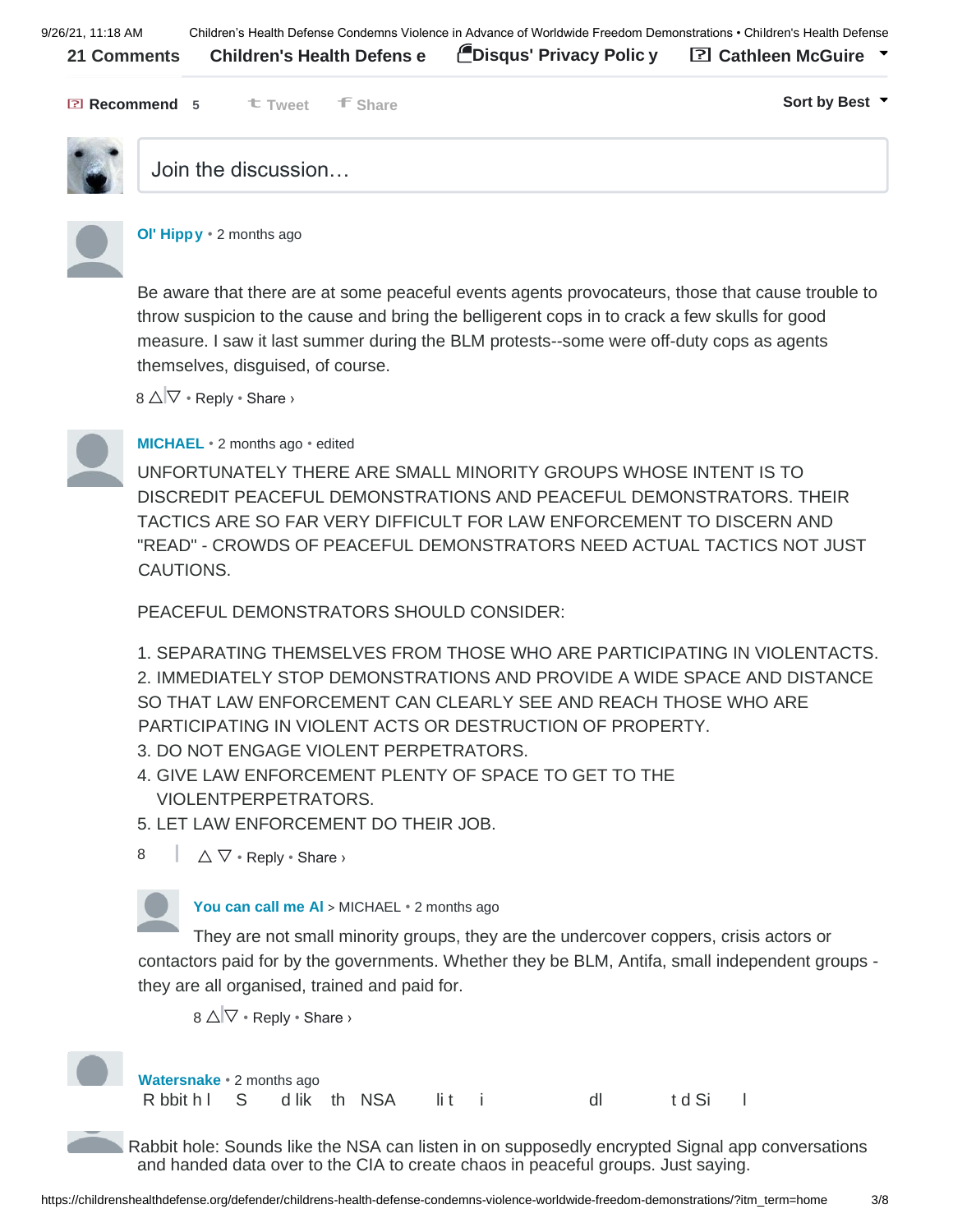9/26/21, 11:18 AM Children's Health Defense Condemns Violence in Advance of Worldwide Freedom Demonstrations • Children's Health Defense  $6 \triangle \nabla \cdot \text{Reply} \cdot \text{Share}$ 



# **[Wendy Coyle](https://disqus.com/by/wendycoyle/)** • [2 months ago](https://childrenshealthdefense.org/defender/childrens-health-defense-condemns-violence-worldwide-freedom-demonstrations/?itm_term=home#comment-5467101375)

Thanks for the head's up.

We need to keep it a peaceful, non-violent movement to capture the heart's and minds of the public to turn things around.

 $\triangle \nabla$  2 • Reply • Share > 9



**[Mr Sausage](https://disqus.com/by/disqus_LcfLp7QAk9/)** [>](https://childrenshealthdefense.org/defender/childrens-health-defense-condemns-violence-worldwide-freedom-demonstrations/?itm_term=home#comment-5467101375) [Wendy Coyle](https://childrenshealthdefense.org/defender/childrens-health-defense-condemns-violence-worldwide-freedom-demonstrations/?itm_term=home#comment-5467101375) • [2 months ago](https://childrenshealthdefense.org/defender/childrens-health-defense-condemns-violence-worldwide-freedom-demonstrations/?itm_term=home#comment-5467400389)

Exactly. I am mighty sick and tired of people threatening violence 0 not only against other people but also against the state in order to overthrow it. Whilst untainted democracy still exists, violence is never an option. How these people ever think they will get others onto their side through violence is completely beyond my comprehension.

 $3 \triangle \nabla \cdot \text{Re}$  Neply  $\cdot$  Share  $\triangleright$ 



**[Edward](https://disqus.com/by/disqus_hfetAf92aD/)** [>](https://childrenshealthdefense.org/defender/childrens-health-defense-condemns-violence-worldwide-freedom-demonstrations/?itm_term=home#comment-5467101375) [Wendy Coyle](https://childrenshealthdefense.org/defender/childrens-health-defense-condemns-violence-worldwide-freedom-demonstrations/?itm_term=home#comment-5467101375) • [2 months ago](https://childrenshealthdefense.org/defender/childrens-health-defense-condemns-violence-worldwide-freedom-demonstrations/?itm_term=home#comment-5467680895) This is untrue!!!!

 $2 \triangle \nabla \cdot \text{Reply} \cdot \text{Share}$ 



### **[Cathleen McGuire](https://disqus.com/by/cathleenmcguire/)** [•](https://disqus.com/by/cathleenmcguire/) [2 months ago](https://childrenshealthdefense.org/defender/childrens-health-defense-condemns-violence-worldwide-freedom-demonstrations/?itm_term=home#comment-5467530045)

New York has definitely been hit by "Harry" and "Gina" and their local boots on the ground operative(s).

Everywhere, including New York, the following is their 2-pronged global operation strategy: 1. Gain admin access to local social media accounts and then block out the authentic activists from the very accounts they (the authentic activists) built. And/or create astroturf social media accounts with names and branding very similar to local existing social media.

Use the social media accounts to blast messaging often counter to the official Worldwide Demonstration objectives. More importantly, siphon subscribers away from authentic local Worldwide Rallies for Freedom activist accounts.

2. Create a second conflicting rally time/location to undermine the authentic local WorldwideRally for Freedom. These sabotaging efforts create both confusion and internal divisiveness, including negative attacks by the agents provocateur against the authentic veteran local activists.

Many health freedom activists are somewhat new to activism. They do not have knowledge of FBI tactics such as COINTELPRO, or even the ability to perceive themselves as targets of similar infiltration (e.g., the Capitol protests). Failure to process that the health freedom movement is in the midst of a COINTELPRO 2.0 assault has resulted in either denying infiltration and/or pursuing misguided, albeit well-intentioned, decisions to proactively seek "unity" with local operatives.

When the entire establishment from the President, to the Pentagon, to the Department of Justice make coordinated statements that the biggest threat to the nation is "domestic terrorists," only a Pollyanna would believe that medical freedom activists fighting against the lockdowns, masks,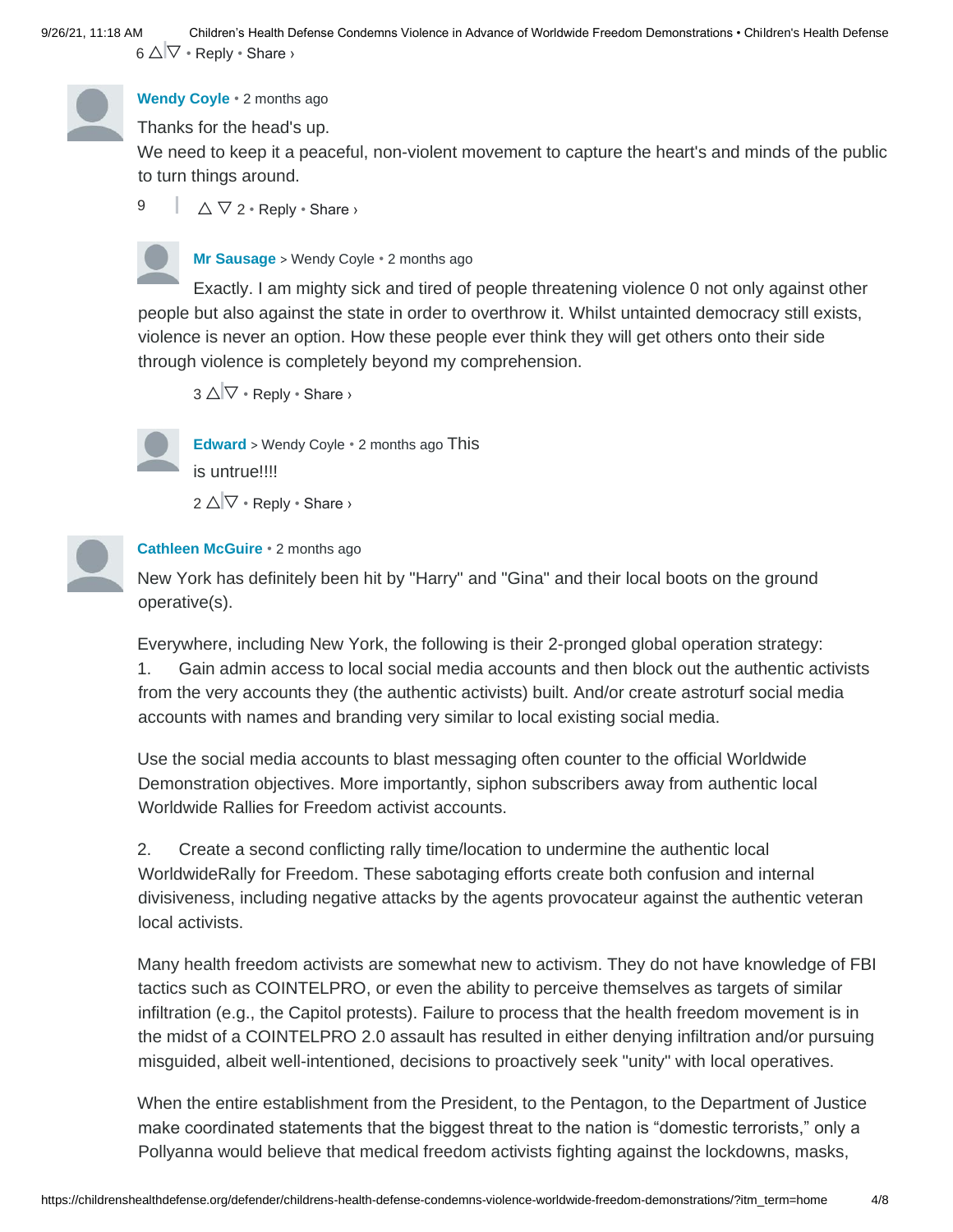9/26/21, 11:18 AM Children's Health Defense Condemns Violence in Advance of Worldwide Freedom Demonstrations • Children's Health Defense Pollyanna would believe that medical freedom activists fighting against the lockdowns, masks, vaccines, and passports are not in the establishment's crosshairs.

6  $\triangle$  $\nabla$  1 • Reply • Share ›

#### **[bwetersr](https://disqus.com/by/bwetersr/)** • [2 months ago](https://childrenshealthdefense.org/defender/childrens-health-defense-condemns-violence-worldwide-freedom-demonstrations/?itm_term=home#comment-5468447427)

Some people believe that we need to keep it a peaceful and non-violent movement.

I am against any violent act; however, do you really think that with just rallying and chanting on the streets we will make those who poison the lives of our children and our will change the course?

The history shows that governments start considering the will of the public only after they realize that the outraged public is a threat for their political employment. Certainly, we should be vigilant and not allow to be provoked by those on the other side of the barricade.

The problem with the mass vaccination is a matter of life and death, LITERALLY.

Now you tell me what is your plan for battling this conspiracy against the 99% of the population and this medical terrorism fuelled by corrupt politicians, corrupt news and broadcast outlets, and corrupt big tech companies.

 $\triangle \nabla \cdot$  Reply  $\cdot$  Share  $\triangleright$ 2

# **[Mr Sausage](https://disqus.com/by/disqus_LcfLp7QAk9/)** [>](https://childrenshealthdefense.org/defender/childrens-health-defense-condemns-violence-worldwide-freedom-demonstrations/?itm_term=home#comment-5468447427) [bwetersr](https://childrenshealthdefense.org/defender/childrens-health-defense-condemns-violence-worldwide-freedom-demonstrations/?itm_term=home#comment-5468447427) • [2 months ago](https://childrenshealthdefense.org/defender/childrens-health-defense-condemns-violence-worldwide-freedom-demonstrations/?itm_term=home#comment-5469592138)

I know what I would have done if I were younger and did not have so many medical issues (none of which I had better add make me more vulnerable to respiratory or other communicable diseases!). And that would be to stand as a candidate for Parliament. It is amazing how strong independants are becoming. That said, I am pretty certain enough are sufficiently fed up that we will have many more choices in coming elections. There have been some very good people come out of the woodwork this last 18 months including small business owners who I believe always bring much needed commonsense to policy making versus those who went to university, got a political arts degree and never actually had any real life or job experience. Back in my day you got both and that is what was expected of you. I will always maintain that fair and democratic elections are the answer. And if the "other side" gets in, we just have to cop it since one day, whatever side we choose will be the ones in power. The pendulum always swings, however slowly. Yes, I know that brings in the sideline more esoteric arguments regarding education etc but you cannot change that without political power to begin with.

 $\triangle \nabla \cdot$  Reply  $\cdot$  Share  $\triangleright$ 

**[Deathjab](https://disqus.com/by/disqus_46zOc2XEUE/)** [>](https://childrenshealthdefense.org/defender/childrens-health-defense-condemns-violence-worldwide-freedom-demonstrations/?itm_term=home#comment-5469592138) [Mr Sausage](https://childrenshealthdefense.org/defender/childrens-health-defense-condemns-violence-worldwide-freedom-demonstrations/?itm_term=home#comment-5469592138) [•](https://childrenshealthdefense.org/defender/childrens-health-defense-condemns-violence-worldwide-freedom-demonstrations/?itm_term=home#comment-5469666425) [2 months ago](https://childrenshealthdefense.org/defender/childrens-health-defense-condemns-violence-worldwide-freedom-demonstrations/?itm_term=home#comment-5469666425)

No matter what side of politics you choose most if not all politicians are in the pockets of the big corporates, and big business no democracy will save us in this instance. More powerful methods are needed and the whole system from the top down needs restructuring, ie bigger panels of people need to decide the legislation process not corrupt individuals, I don't have all the answers here but the current system is not serving the people. Only the rich and powerful cabal are served against the people's interest.

 $1 \triangle \nabla \cdot \text{Reply} \cdot \text{Share}$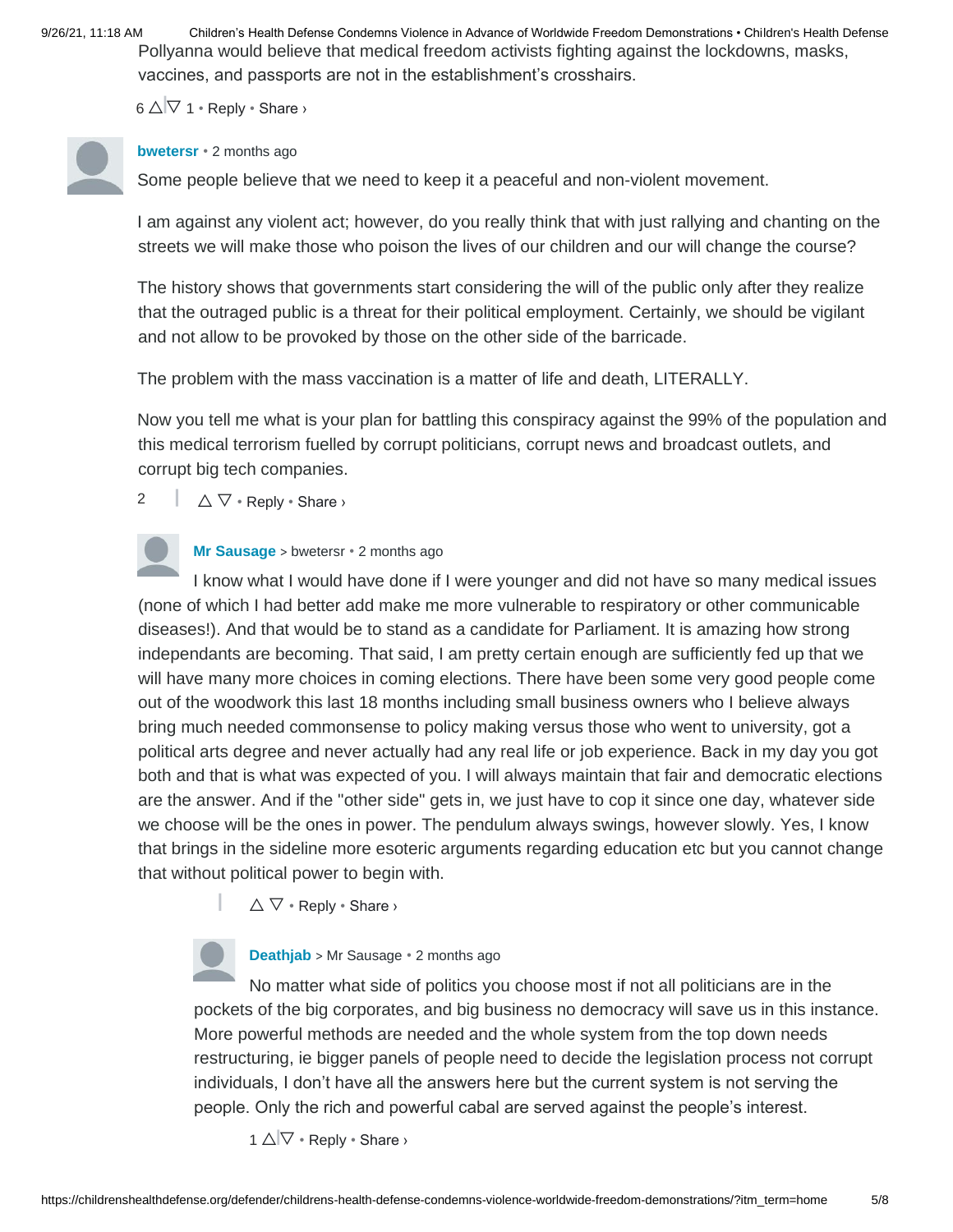

**[bwetersr](https://disqus.com/by/bwetersr/)** [>](https://childrenshealthdefense.org/defender/childrens-health-defense-condemns-violence-worldwide-freedom-demonstrations/?itm_term=home#comment-5469666425) [Deathjab](https://childrenshealthdefense.org/defender/childrens-health-defense-condemns-violence-worldwide-freedom-demonstrations/?itm_term=home#comment-5469666425) • [2 months ago](https://childrenshealthdefense.org/defender/childrens-health-defense-condemns-violence-worldwide-freedom-demonstrations/?itm_term=home#comment-5470770714)

"More powerful methods are needed and the whole system from the top down needs restructuring,"

In my view, regardless of which party is in power, the richest will always find a way to corrupt those we elect to represent us. The problem is in human nature. With few exceptions, humans tend to change their values one in power. Absolute power corrupt absolutely.

The common between politicians and diapers is that both have to be changed very often for the same reason.

The only powerful method I see is a vigorous pressure from the public, including taking the streets. In conjunction, we the people, need to form movement with our own candidates in the next elections. People from us for us. This is the only way to work for the common good and confront those who taking control on us, our children and parents.

 $1 \triangle \nabla \cdot \text{Reply} \cdot \text{Share}$ 



**[sabateur](https://disqus.com/by/disqus_swRQpKnQ0n/)** [>](https://childrenshealthdefense.org/defender/childrens-health-defense-condemns-violence-worldwide-freedom-demonstrations/?itm_term=home#comment-5470770714) [bwetersr](https://childrenshealthdefense.org/defender/childrens-health-defense-condemns-violence-worldwide-freedom-demonstrations/?itm_term=home#comment-5470770714) • [2 months ago](https://childrenshealthdefense.org/defender/childrens-health-defense-condemns-violence-worldwide-freedom-demonstrations/?itm_term=home#comment-5471144036) [•](https://childrenshealthdefense.org/defender/childrens-health-defense-condemns-violence-worldwide-freedom-demonstrations/?itm_term=home#comment-5471144036) edited

NONE compliance with any/all measures! ideally starting 2020, but if not now it might well be to late soon as [ physical ] violence will be used AGAINST us!

 $4 \triangle \nabla \cdot \text{Reply} \cdot \text{Share}$ 

#### **[Coll Doll](https://disqus.com/by/disqus_1kfXcspa7V/)** [•](https://disqus.com/by/disqus_1kfXcspa7V/) [2 months ago](https://childrenshealthdefense.org/defender/childrens-health-defense-condemns-violence-worldwide-freedom-demonstrations/?itm_term=home#comment-5467536794)

Sounds like the exact M.O. for the Capitol protests . . . .FBI teasing out "militia" and setting them up with a sting to criminalize legitimate First Amendment challenges to the 2020 Election. Beware and be aware!

 $3 \triangle \nabla$  1 • Reply • Share ›

**[OLIVIA CAMRON](https://disqus.com/by/oliviacamron/)** • [2 months ago](https://childrenshealthdefense.org/defender/childrens-health-defense-condemns-violence-worldwide-freedom-demonstrations/?itm_term=home#comment-5467291049) What

cities?

1

 $\triangle \triangledown \cdot$  Reply  $\cdot$  Share  $\triangleright$ 



**[Aybike M](https://disqus.com/by/aybikem/)** [>](https://childrenshealthdefense.org/defender/childrens-health-defense-condemns-violence-worldwide-freedom-demonstrations/?itm_term=home#comment-5467291049) [OLIVIA CAMRON](https://childrenshealthdefense.org/defender/childrens-health-defense-condemns-violence-worldwide-freedom-demonstrations/?itm_term=home#comment-5467291049) [•](https://childrenshealthdefense.org/defender/childrens-health-defense-condemns-violence-worldwide-freedom-demonstrations/?itm_term=home#comment-5467291049) [2 months ago](https://childrenshealthdefense.org/defender/childrens-health-defense-condemns-violence-worldwide-freedom-demonstrations/?itm_term=home#comment-5467508423)

You can look at their website for the cities close to you. [https://worldwidedemonstrat...](https://disq.us/url?url=https%3A%2F%2Fworldwidedemonstration.com%2F%3Aqt_uKUlDMchK9Eejb3GorvoXTKE&cuid=6318977)

 $1 \triangle \nabla \cdot \text{Reply} \cdot \text{Share}$ 



#### **[Deathjab](https://disqus.com/by/disqus_46zOc2XEUE/)** • [2 months ago](https://childrenshealthdefense.org/defender/childrens-health-defense-condemns-violence-worldwide-freedom-demonstrations/?itm_term=home#comment-5469677320)

The political process will not save us here, (police the band) even sang "There is no political solution to our troubled evolution, have no faith in constitution there is no bloody revolution" when there absolutely should be. That song is (Spirits in a material world).

#### [https://www.google.com/sear...](https://disq.us/url?url=https%3A%2F%2Fwww.google.com%2Fsearch%3Fq%3Dspirits%2Bin%2Ba%2Bmaterial%2Bworld%2Blyrics%26rlz%3D1C9BKJA_enAU950AU955%26oq%3Dspirits%2Bin%2Ba%2Bmaterial%26aqs%3Dchrome.3.0i355j46j69i57j0l3.15295j0j7%26hl%3Den-GB%26sourceid%3Dchrome-mobile%26ie%3DUTF-8%3A5WOz5QcdX9ukM61i-quJd8Zo1iU&cuid=6318977)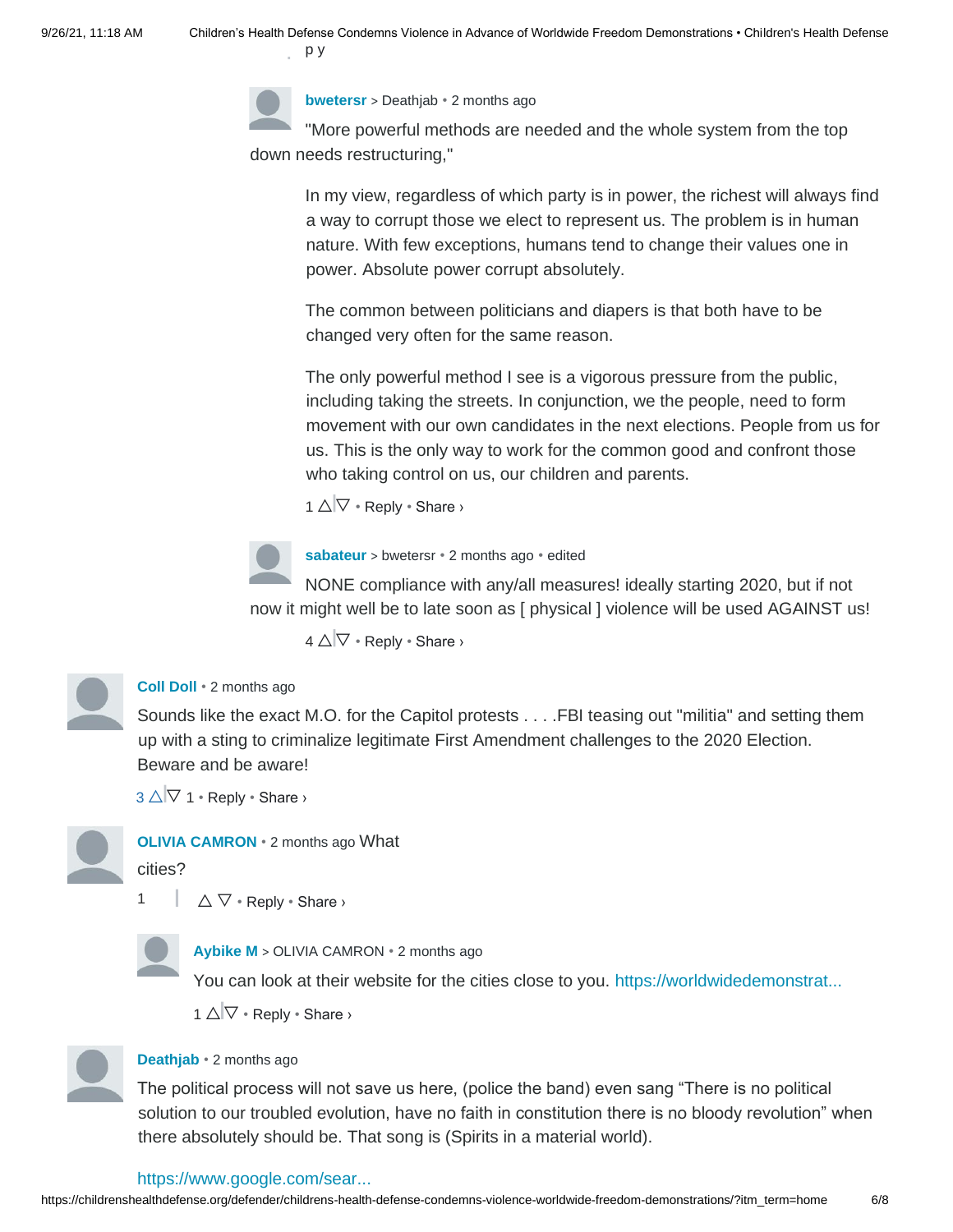$\Delta \nabla \cdot$  Reply  $\cdot$  Share  $\lambda$ 

 $\triangle$ I $\nabla$  • Reply • Share >



#### **[Deathjab](https://disqus.com/by/disqus_46zOc2XEUE/)** • [2 months ago](https://childrenshealthdefense.org/defender/childrens-health-defense-condemns-violence-worldwide-freedom-demonstrations/?itm_term=home#comment-5469670002)

The media try's to portray protesters as a violent fringe group unless there 100s of thousands, when that happens they are still shown as violent or censored on the mainstream media. A full on revolution is what's needed to stop this NWO juggernaut.

 $\triangle \nabla \cdot$  Reply  $\cdot$  Share  $\triangleright$ 



## **[Voyt Regnal](https://disqus.com/by/voytregnal/)** • [2 months ago](https://childrenshealthdefense.org/defender/childrens-health-defense-condemns-violence-worldwide-freedom-demonstrations/?itm_term=home#comment-5468947299)

Huge demonstrations , downplayed obviously by msm. Those who make peaceful protest impossible will make violent protest inevitable.

 $\triangle \nabla \cdot \text{Reply} \cdot \text{Share}$ 

#### **[Mr Sausage](https://disqus.com/by/disqus_LcfLp7QAk9/)** • [2 months ago](https://childrenshealthdefense.org/defender/childrens-health-defense-condemns-violence-worldwide-freedom-demonstrations/?itm_term=home#comment-5468720134)

Well hardly surprising the Australian one became violent. But to put that in context, these people have literally been locked in their homes, fobidden to work so cannot earn a wage and forbidden to even buy food. Even I am now asking the question: how far do you let things go before violence is the only answer? I still say no to violence only because I believe Australia still has a fair democratic process and that if Australians don't like things, they have the capacity to change things with pencil and paper in the polling booth (though our preferential voting system is a problem because your third last choice on a ballot paper may end up in Government thanks to your third last vote). But that is not the full story either, since even in our country you can now literally end up with a tiny minority Government of perhaps 20 people and they can still run the country without any democracy whatsoever except on that one polling day every four years.

However back to the protest, it seems to be that the police may have decided to pick off people once they were no longer outnumbered and even arrested a security guard for a media personality who is well known as not agreeing with the mainstream narrative but who is fully credentialed, not violent and who resonates with the sort of grass roots ideals that both conservatives and liberals would have agreed upon a generation or two ago.

A man charged with punching a horse appears not to have punched the horse so much as defended himself when the horse was about to run him over.

• Reply • Share ›

**[Edward](https://disqus.com/by/disqus_hfetAf92aD/)** • [2](https://childrenshealthdefense.org/defender/childrens-health-defense-condemns-violence-worldwide-freedom-demonstrations/?itm_term=home#comment-5467693652) [months ago](https://childrenshealthdefense.org/defender/childrens-health-defense-condemns-violence-worldwide-freedom-demonstrations/?itm_term=home#comment-5467693652) • Reply • Share ›Lies.

**Subscribe [Do Not Sell My Dat](https://disqus.com/data-sharing-settings/) [a](https://disqus.com/data-sharing-settings/)**

I